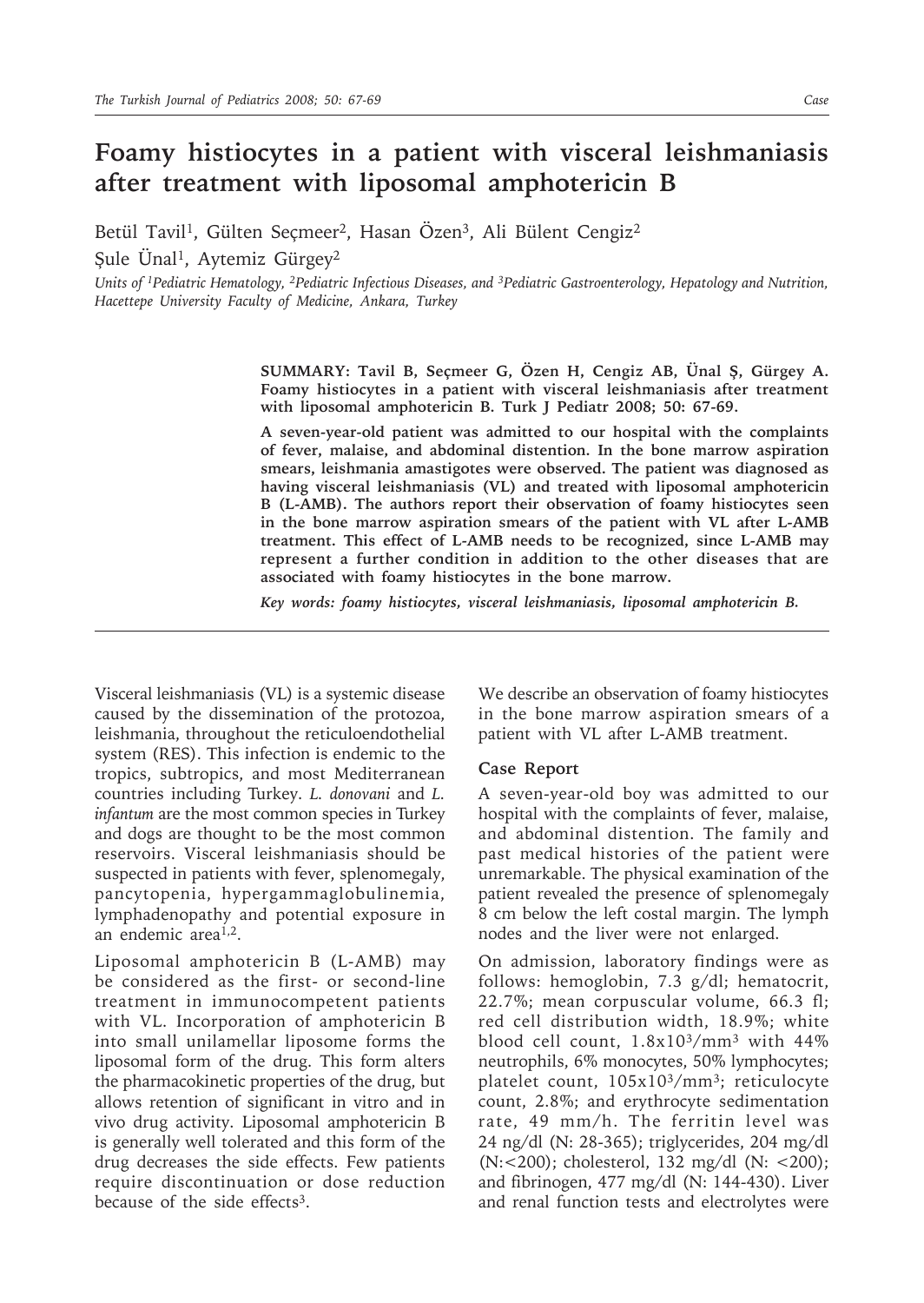normal. There was no serological evidence for Epstein-Barr virus, cytomegalovirus, toxoplasmosis, parvovirus B19, salmonella, or brucella infections. Abdominal ultrasonography revealed the presence of splenomegaly. The first bone marrow aspiration smear showed normocellularity and characteristic leishmania amastigotes (Fig. 1). The diagnosis of VL was established on the basis of these clinical and laboratory findings.

The treatment with intravenous L-AMB, 3 mg/kg/day for 21 days, was administered. After the treatment was started, the fever resolved in a short period of time and his general condition improved. However, splenomegaly only gradually decreased. After three-week treatment with L-AMB, bone marrow aspiration was performed to determine presence or not of leishmania amastigotes. On the second bone marrow aspiration smear, there were no leishmania amastigotes but many foamy histiocytes (Fig. 2). On



**Fig. 1.** Leishmania amastigotes in the bone marrow aspiration smears (x100-Wright).



**Fig. 2.** Foamy histiocytes in the bone marrow aspiration smears (x100-Wright).

discharge, physical examination of the patient was normal except for a mildly enlarged spleen. At his last follow-up examination, his spleen was not palpable and multiple foamy histiocytes had disappeared on the bone marrow aspiration smear performed one year after the diagnosis.

## **Discussion**

Liposomal amphotericin B is a complex of amphotericin B with hydrogenated phosphatidylcholine, distearoyl phosphatidylglycerol, and cholesterol. Liposomal amphotericin B seems to be less toxic than other lipid formulations. Common side effects of nausea, vomiting, fever, hypokalemia, abdominal pain, cramping, and nephrotoxicity are usually mild. However, severe side effects such as anaphylactic reactions, reversible hepatic dysfunction, and hyperphosphatemia have rarely been reported<sup>4-8</sup>. As has been reported previously, L-AMB reaches higher concentrations in plasma and remains in the circulation longer than the other forms of the drug. Similar to the other lipid formulations, L-AMB concentrates in the RES. Elimination of L-AMB from serum is biphasic, which suggests that L-AMB is first concentrated in RES cells and then redistributed<sup>9</sup>. We noticed foamy histiocytes in the bone marrow aspiration smears of the patient after he received three-week L-AMB treatment. We suggest that it resulted from the nature of the drug, which is composed of unilamellar lipid vesicles. After histiocytes phagocytosed the drug, degradation products derived from the unilamellar liposomes may have given rise to the foamy histiocytes.

Frances et al.10 reported that histologic examination of skin lesions in a patient treated for recurrent Hodgkin's disease showed nodular infiltration of the dermis with very few Leishman-Donovan bodies and foamy, Virchowtype histiocytes. It was reported that these skin lesions were observed in immunodepressed patients with kala-azar<sup>10</sup>. However, our patient was immunocompetent and did not have any underlying diseases or skin lesions.

Liposomal amphotericin B is broadly used in patients with hematological malignancies or bone marrow transplantation, but there is no report about foam cell occurrence. Foam cells may occur because of the following: